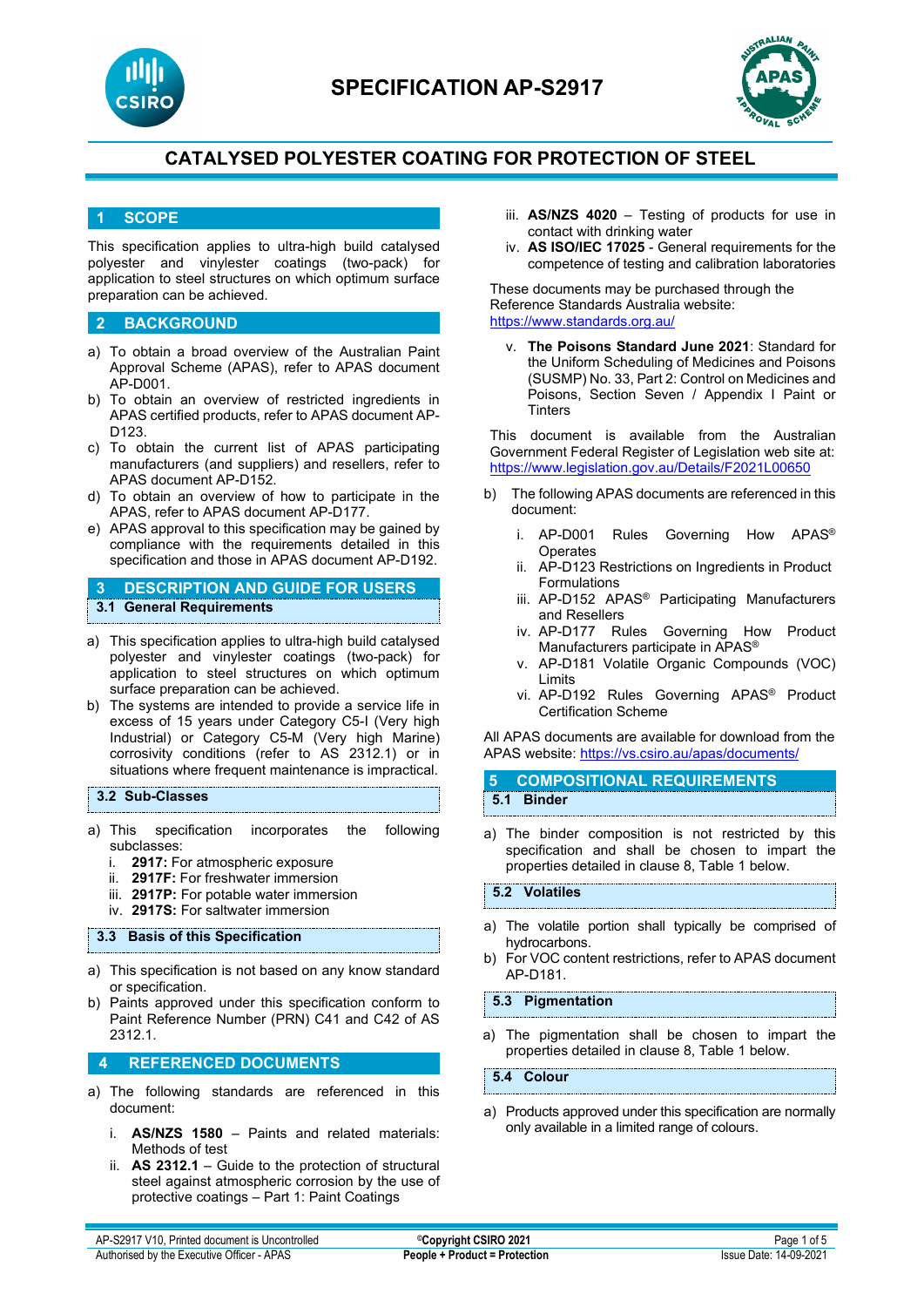



## **6 PRODUCT APPROVAL REQUIREMENTS**

## **6.1 General Requirements**

- a) The product and its application for approval shall comply with the relevant requirements of APAS document AP-D192 during the life of the approval.
- **6.2 Technical Requirements**
- a) The product shall comply with **all** the requirements of clause 8, Table 1 below.

#### **6.3 Health and Safety Requirements**

- a) The manufacturer's Safety Data Sheet (SDS) must be studied closely prior to using the product and complied with during use of the product.
- b) As products covered by this specification typically contain solvents, the paint is considered flammable and should be stored away from all sources of heat or ignition.
- c) Containers should be resealed immediately after use and good ventilation provided during use to minimise the risk of fire or explosion and the long-term toxic effects of absorption of the vapour into the lungs.
- d) Care should be taken to avoid contact with the skin using protective clothing and barrier cream. All pumping equipment should be adequately earthed. It is anticipated that most of these products would be applied by operators in well ventilated spray booths or in the field by operators with adequate safety equipment.
- e) Products intended for sale in Australia shall comply with all the requirements of the SUSMP. Products intended for sale in other countries shall comply with all local WHS and environmental requirements.
- f) The product shall comply with all requirements of clause 6.3 and 6.4 of APAS document AP-D192.

### **7 APPENDIX A**

### **Guidelines for Approval of Coating Systems for Use in Potable Water**

- 7.1 APAS requires that all products intended for use in contact with potable water shall be approved for such an end use by an appropriate authority.
- 7.2 Such approval is indicated by having a suffix **P** after the specification number e.g., AP-S2917P. The issued certificate of product approval will clearly identify the appropriate exposure condition.
- 7.3 In order to gain product approval, the appropriate evidence of suitability needs to be supplied:
	- i. An AS ISO/IEC 17025 endorsed test report (NATA in Australia) from an approved authority indicating compliance with AS/NZS 4020 *Products for use in contact with drinking water*, refer below for approved testing authority, or
	- ii. Details of a technical case history of at least 6 years duration indicating satisfactory performance in contact with drinking water. A letter from the asset owner shall be supplied stating:
		- 1. The name of the product used, and<br>2. The nature of its use in a potable
		- The nature of its use in a potable water application, and
		- 3. The period during which it has been in continuous use, and
		- 4. How well it has been performing
- 7.4 In Australia, the APAS recognised testing laboratory for AS/NZS 4020 is:

**Australian Water Quality Centre (AWQC)** –

Business Unit of the South Australian Water Corporation (SA Water) NATA Accreditation No. 1115

250 Victoria Square ADELAIDE, South Australia, 5000

Direct Lab Number: (08) 7424 1512 General Enquiries[: producttesting@awqc.com.au](mailto:producttesting@awqc.com.au)

Direct Contacts: Michael Glasson (Supervisor Product Testing) Email[: michael.glasson@awqc.com.au](mailto:michael.glasson@awqc.com.au)

Peter Christopoulos (Senior Technical Officer – Product Testing) Email[: peter.christopoulos@awqc.com.au](mailto:peter.christopoulos@awqc.com.au) 

7.5 Following any changes to the ingredients of the formulation or to the source of raw materials, the product shall be retested to confirm continued compliance with the Standard.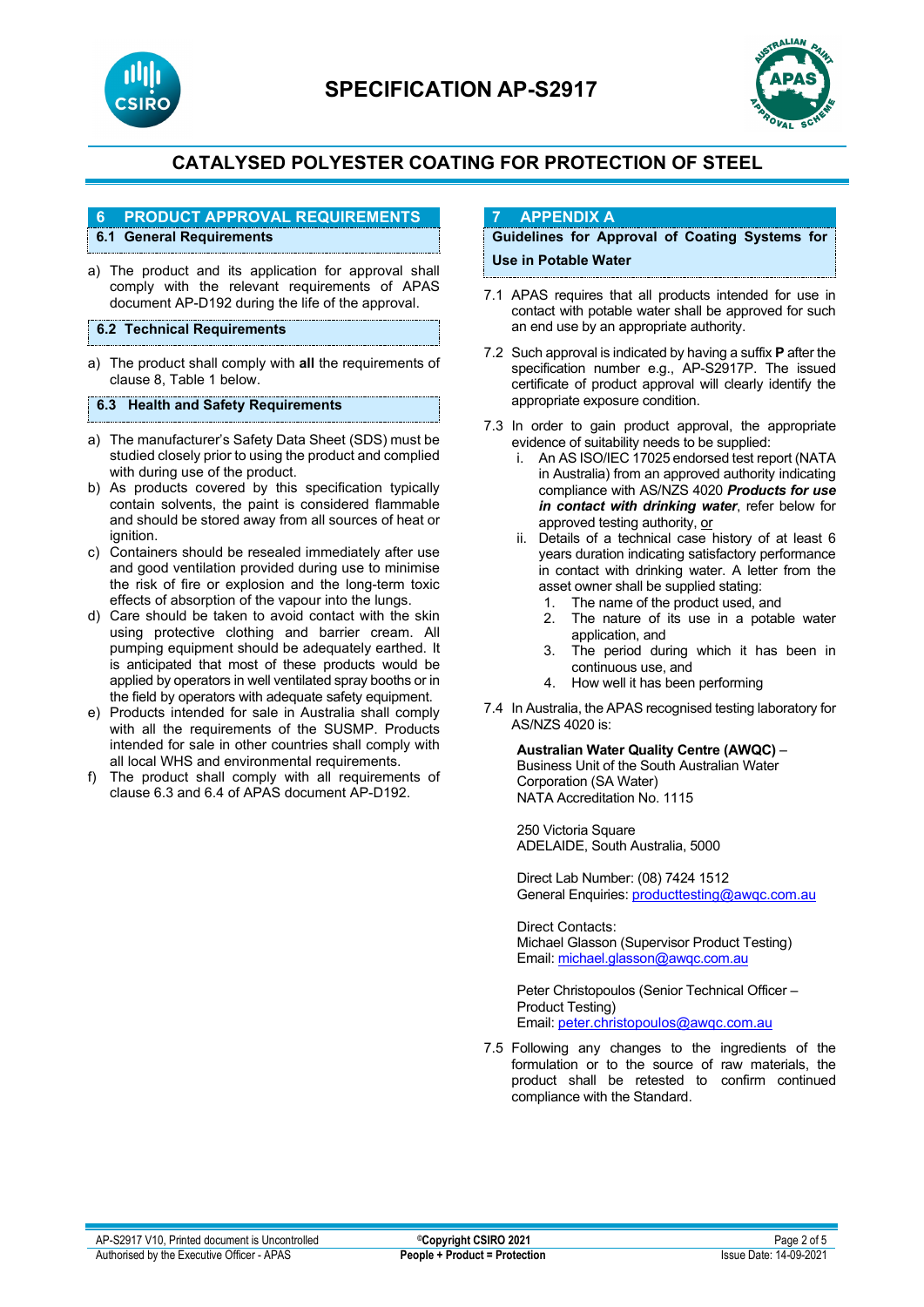



## **8 TABLE 1: PERFORMANCE PROPERTIES**

| <b>TEST</b>                                                            | <b>AS/NZS</b><br>1580<br><b>METHOD</b> | <b>REQUIREMENTS</b>                                                                                                                                                                                          |  |  |
|------------------------------------------------------------------------|----------------------------------------|--------------------------------------------------------------------------------------------------------------------------------------------------------------------------------------------------------------|--|--|
| <b>For EACH Component</b>                                              |                                        |                                                                                                                                                                                                              |  |  |
| Preliminary Examination                                                | 103.1                                  | Shall be free of coarse particles, gel and foreign matter.                                                                                                                                                   |  |  |
| Reincorporation after Storage                                          | 211.2                                  | After 12 months ambient storage, when the aged samples are mixed<br>and applied as per the manufacturer's directions, the mixture shall be<br>readily reincorporated and shall show satisfactory application |  |  |
| <b>Aged Application</b>                                                | 205.4                                  | properties. The dry film shall be free of defects and equal in<br>appearance to the applied un-aged sample.                                                                                                  |  |  |
| Degree of Setting                                                      | 211.1                                  | Settling of each aged sample shall not fall below 6.                                                                                                                                                         |  |  |
| <b>VOC Content</b>                                                     | <b>APAS</b><br>AP-D181                 | Refer to APAS document AP-D181 for method and limits.                                                                                                                                                        |  |  |
|                                                                        |                                        | If the APAS specification is not listed on AP-D181, a declaration of<br>VOC content is still required.                                                                                                       |  |  |
| <b>Wet Mixed Paint Tests</b>                                           |                                        |                                                                                                                                                                                                              |  |  |
| Thinning or Mixing Properties                                          | 208.1                                  | Using 10% of manufacturers recommended thinner, there shall be no<br>signs of incompatibility.                                                                                                               |  |  |
| <b>Application Properties</b><br>- Brushing<br>- Rolling<br>- Spraying | 205.1<br>205.3<br>205.2 or<br>205.4    | Shall show satisfactory application properties and the dry film shall be<br>free of defects.                                                                                                                 |  |  |
| <b>Dry Film Tests</b>                                                  |                                        |                                                                                                                                                                                                              |  |  |
| Finish                                                                 | 603.1                                  | Shall be free of coarse particles, wrinkling or orange peel and have a<br>uniform colour and appearance.                                                                                                     |  |  |
| Colour - Visual Comparison                                             | 601.1                                  | Approximate match.                                                                                                                                                                                           |  |  |
| Specular Gloss (60°)                                                   | 602.2                                  | To be recorded.                                                                                                                                                                                              |  |  |
| Surface Dry Condition                                                  | 401.1                                  | To be recorded.                                                                                                                                                                                              |  |  |
| Hard Dry Condition (Mechanical<br>Thumb Test)                          | 401.6                                  | To be recorded.                                                                                                                                                                                              |  |  |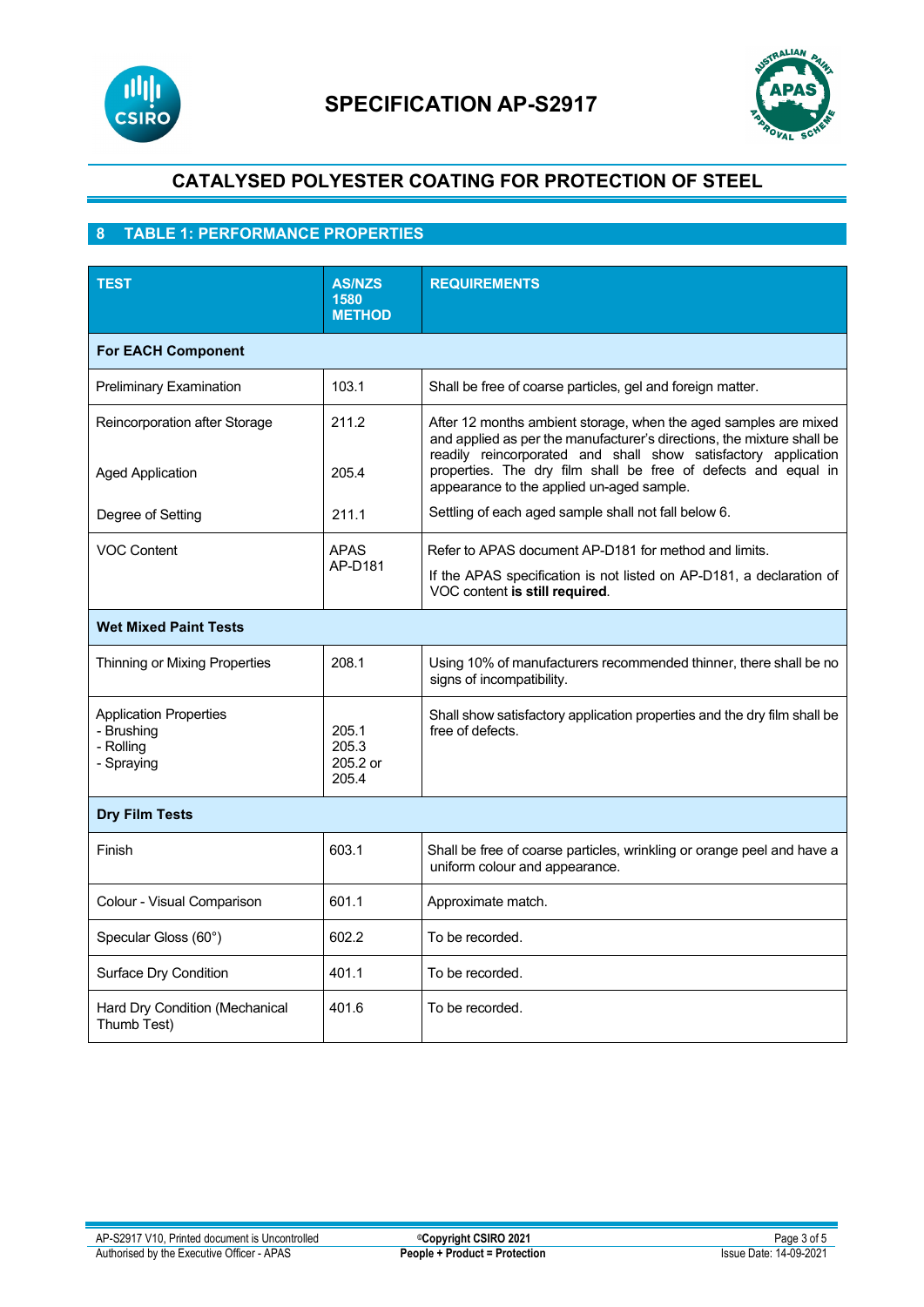



| <b>TEST</b>                                                      | <b>AS/NZS</b><br>1580<br><b>METHOD</b>             | <b>REQUIREMENTS</b>                                                                                                                                                                                                                     |  |  |
|------------------------------------------------------------------|----------------------------------------------------|-----------------------------------------------------------------------------------------------------------------------------------------------------------------------------------------------------------------------------------------|--|--|
| Dry Film Tests (Cont.,)                                          |                                                    |                                                                                                                                                                                                                                         |  |  |
| Potable Water<br>Sub-class 2917P only                            | <b>AS/NZS</b><br>4020                              | A certificate of compliance shall be provided from an accredited<br>laboratory, refer to clause 7, Appendix A above.                                                                                                                    |  |  |
|                                                                  |                                                    | The coating shall be subjected to 72 months immersion in fresh water<br>and shall show no integrity failure i.e., at the end of 6 years, the ratings<br>shall be:                                                                       |  |  |
|                                                                  | 481.1.7<br>481.1.8<br>481.1.9<br>481.1.10<br>481.3 | Checking<br>0<br>Cracking<br>$\Omega$<br><b>Blistering</b><br>0<br>Flaking and Peeling<br>0<br>Corrosion<br>$\Omega$                                                                                                                    |  |  |
|                                                                  |                                                    | NOTE: CLASS II (Interim) approval may be given after 4 years<br>satisfactory exposure.                                                                                                                                                  |  |  |
| Fresh and Salt Water Immersion<br>Sub-class 2917F and 2917S only |                                                    | The coating shall be subjected to 72 months immersion in either salt<br>or fresh water (as appropriate) and shall show no integrity failure i.e.,<br>at the end of 6 years, the ratings shall be:                                       |  |  |
|                                                                  | 481.1.7<br>481.1.8<br>481.1.9<br>481.1.10<br>481.3 | Checking<br>0<br>Cracking<br>0<br><b>Blistering</b><br>0<br><b>Flaking and Peeling</b><br>0<br>Corrosion<br>$\Omega$                                                                                                                    |  |  |
|                                                                  |                                                    | NOTE: CLASS II (Interim) approval may be given after 4 years<br>satisfactory exposure.                                                                                                                                                  |  |  |
| Resistance to Weathering<br><b>ALL Sub-classes</b>               | 457.1 (Cat 1)                                      | After 72 months exposure at all 3 atmospheric exterior atmospheric<br>exposure sites (listed in APAS document AP-D192, clause 12), the<br>coating shall show no integrity failure i.e., at the end of 6 years, the<br>ratings shall be: |  |  |
|                                                                  | 481.1.7<br>481.1.8<br>481.1.9<br>481.1.10<br>481.3 | Checking<br>0<br>Cracking<br>$\Omega$<br><b>Blistering</b><br>0<br>Flaking and Peeling<br>0<br>Corrosion<br>$\Omega$<br>NOTE: CLASS II (Interim) approval may be given after 4 years                                                    |  |  |
|                                                                  |                                                    | satisfactory exposure.                                                                                                                                                                                                                  |  |  |